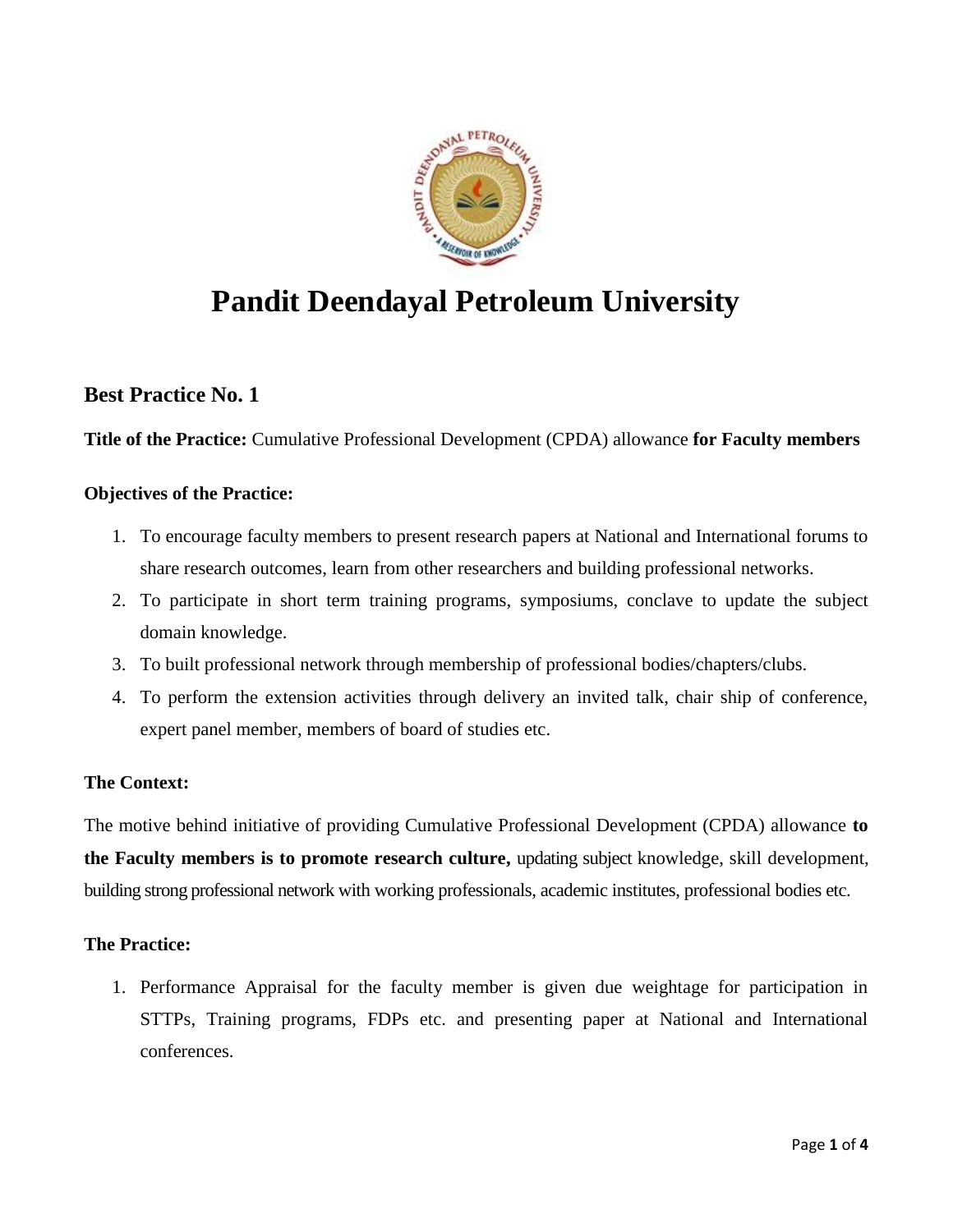- 2. Research collaboration with research institutes, academic institutes and industries in the areas of mutual benefits.
- 3. Presenting research paper at any national or international conferences as first author or second author. All the expenditures including registration fees, travel, accommodation, food etc. are covered under CPDA.
- 4. Professional bodies memberships.
- 5. Participation in workshop, short term training programs, symposiums, conclave etc. All the expenditures including registration fees, travel, accommodation, food etc. are covered under **CPDA**

### **Evidence of Success:**

- 1. 140 papers have been presented at National and International Conference during the year.
- 2. 225 faculty members have participated in workshops, training programs, symposiums etc.
- 3. 136 faculty members have taken benefit of Cumulative Professional Development Allowances and University has spent Rs. 12235000/- under CPDA scheme.

#### **Problems Encountered and Resources Required**

- 1. Motivate every faculty members to write indexed conference proceeding papers at National and International conferences.
- 2. Participation of every faculty members in STTPs, Training programs, FDPs.

# **Best Practice No. 2**

**Title of the Practice:** Financial Support to Students for: 1) International Paper Presentations 2) International Exposure Program 3) Research Projects

#### **Objectives of the Practice:**

- 1. To help students understand the nuances of research, develop an attitude for research.
- 2. To help students identify a research problem, write research proposal and provide financial support up to 2.5 Lakh rupees for deserving research problem proposals.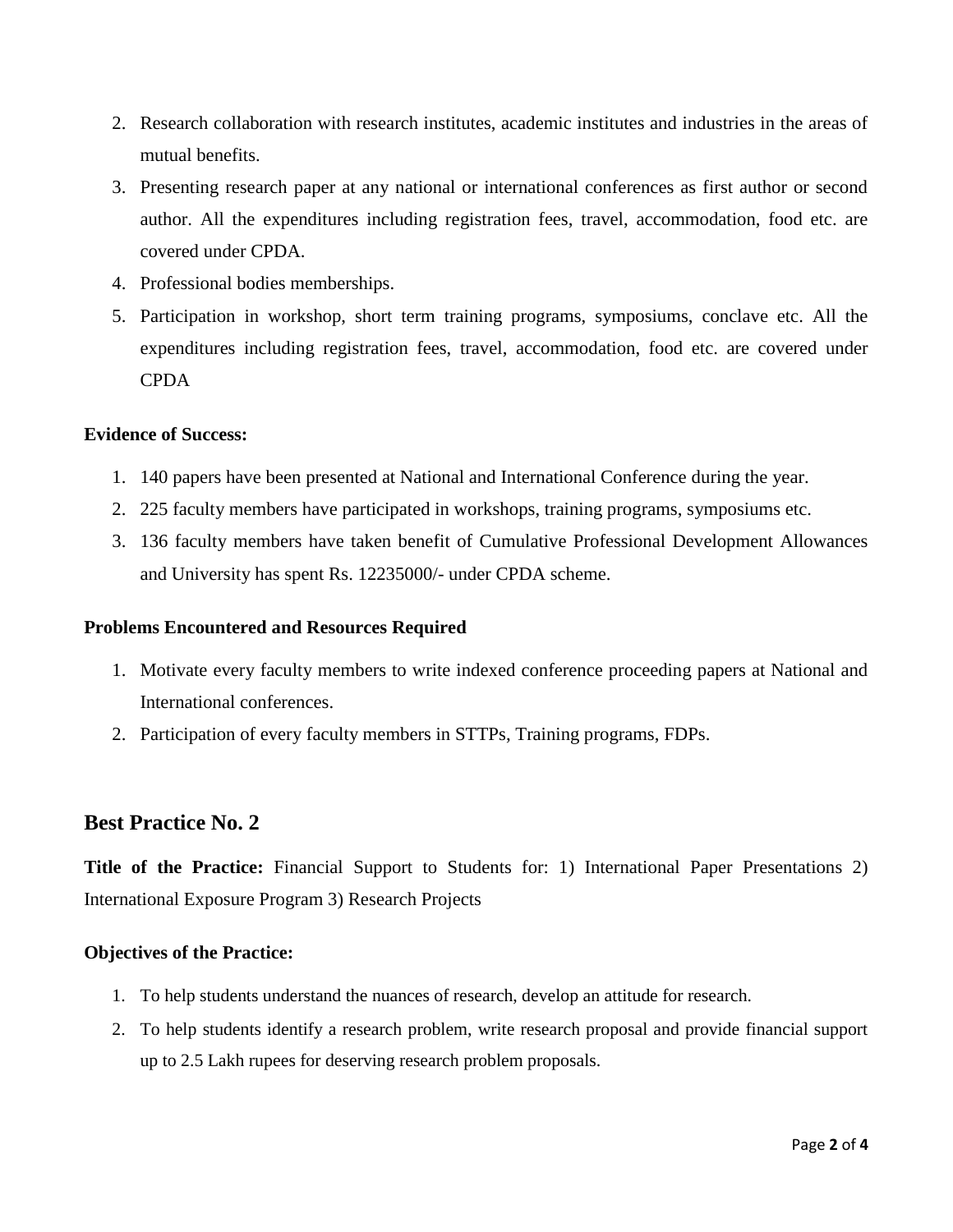- 3. To encourage and facilitate students to participate in national and international conferences for presenting research paper.
- 4. To provide platform to the students for internship and exposure programs at universities at abroad.
- 5. To provide students an exposure academically, technically and culturally with the intent to create and promote a collaborative academic and research platform at some of the finest universities in the world

#### **The Context:**

The motive behind imitative to provide financial support to the students for: 1) International Paper Presentations 2) International Exposure Program 3) Research Projects is to create research culture at university, enhance research capabilities among UG and PG students, international exposure to the students in academic and research at finest universities in the world.

## **The Practice:**

- 1. University has established the Office of Research and Sponsored Programs (ORSP) It encourages and promotes the students of PDPU and guides them the research methodology and supports them with internally funded grants.
- 2. The students writes proposal to ORSP for research funding up to 2.5 Lakh per project for which ORSP provides assistance in the preparation and submission of proposals.
- 3. University has established Office of International Relations (OIR) which has always been a catalyst in supporting research and academic activities among the students. As a result, students sailed offshore and presented their scholarly work at various conferences.
- 4. Travel grant are provided to the meritorious students by OIR for international and national paper presentations.
- 5. Organizing flagship program namely, International Exposure Program (IEP) with Partner International Universities during Summer Vacation of each year.

## **Evidence of Success:**

1. 43 student research projects amounting Rs. 66 Lakh were sanctioned by ORSP to support the student research at University.